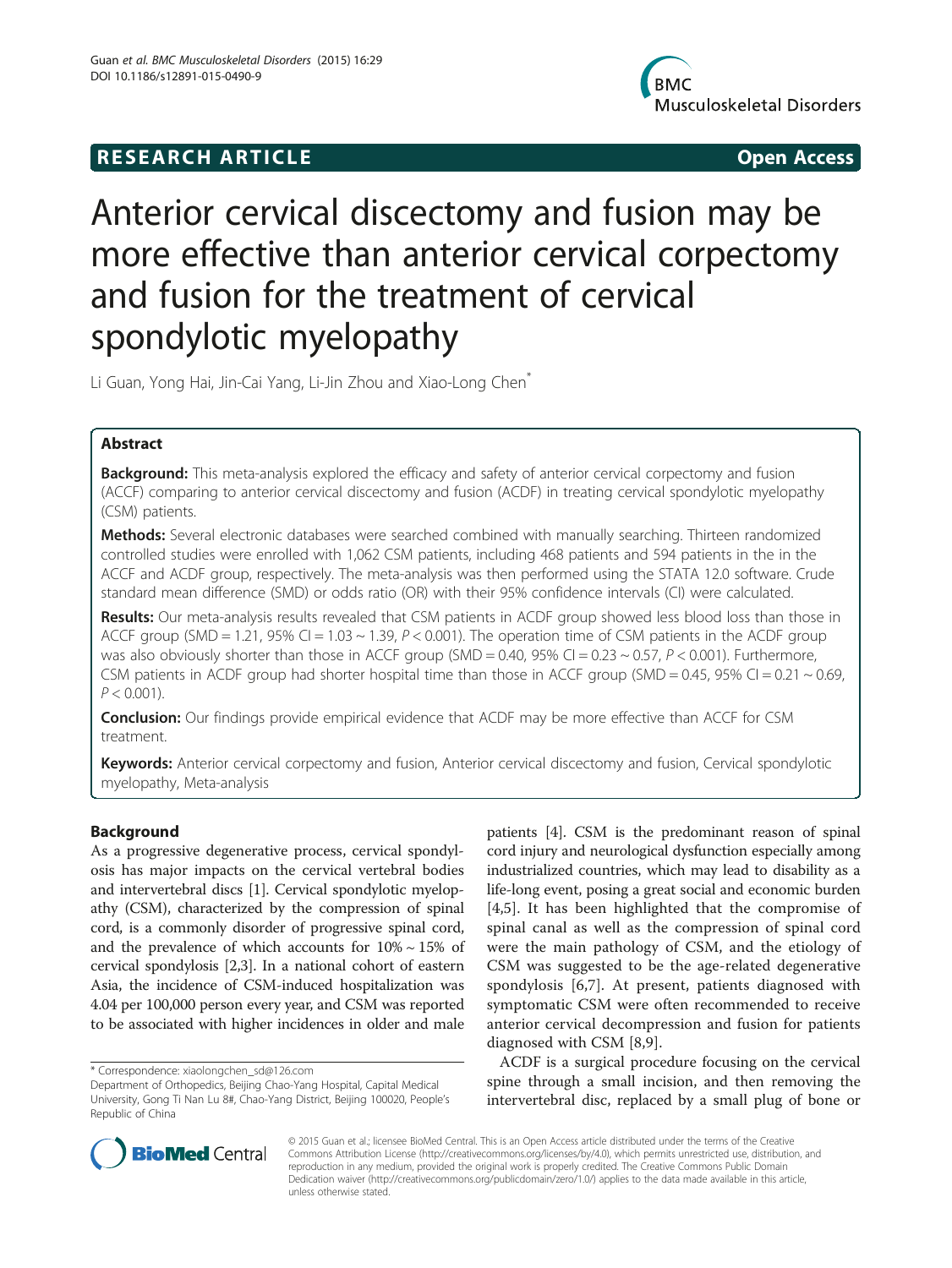other graft substitute, which usually applied for the treating the compression of nerve root or spinal cord [[10,11\]](#page-7-0). ACCF refers to a procedure removing part of the vertebra and adjacent intervertebral discs to allow for cervical spinal cord and nerves decompression. In the procedure, a bone graft, and sometimes a metal plate and screws, will be used to stabilize the spine [\[12,13](#page-7-0)]. In term of the clinical outcomes of the two surgical methods for CSM, it has been revealed that ACDF is more effective for CSM patients since ACDF was evidenced to significantly elevate the rates of fusion [\[14,15\]](#page-7-0). Additionally, ACCF has been confirmed to be beneficial for the treatment of cervical degenerative diseases, contributing to a direct neural structures decompression, immediate operated segments stabilization, solid fusion or restoration of cervical alignment; and consequently result in a short term follow-up of those patients [\[16-18\]](#page-7-0). However, there were higher induction of complications in the application of ACCF, including vertebral artery, dural tears and CSM leakage [\[19,20](#page-7-0)]. And ACDF may not be optimal for a higher risk of incomplete decompression, injury to the cord, limited visual exposure, and pseudarthrosis secondary to an increase in the number of fusion surfaces [[19,21](#page-7-0)]. Furthermore, it was revealed that ACDF could result in greater improvements in cervical lordosis and segmental height as well as less blood loss than ACCF [[13](#page-7-0)]. While ACCF was suggested to provide improved visualization over ACDF in the removal of the osteophytes and ossified [[18](#page-7-0)]. Since the clinical outcomes between ACCF and ACDF were controversial, we conducted the current meta-analysis to compare the efficacy and safety between ACCF and ACDF in CSM treatment.

## Methods

#### Eligible articles searching and selection

Related articles were searched in the following databases including: Web of Science  $(1945 \sim 2014)$ , Cochrane (Issue 1, 2014), PubMed (1966 ~ 2014) and Chinese Biomedical Database (CBM,  $1982 \sim 2014$ ). Our study adopted the following MeSH terms and keywords: ["cervical spondylotic myelopathy" or "CSM"] and ["anterior cervical fusion" or "anterior cervical corpectomy with fusion" or "ACCF" or "anterior cervical discectomy with fusion" or "ACDF"]. Manual search was also conducted to seek other potential related articles based upon references identified in the retrieved articles.

The following criteria were used to determine eligibility for including studies: (1) study design must be randomized controlled study about the comparisons of the efficacy and safety between ACCF and ACDF in the treatment of CSM patients; (2) the study should had a mean follow-up of more than 6 months; (3) the study should offer complete data for assessment of clinical efficacy and the security of ACCF and ACDF; (4) the study must be Chinese or English document. Article that did not accord with the inclusive criteria were excluded. When authors published some related studies using the same study subjects, either the latest paper or the largest sample size article was included.

#### Data extraction and quality assessment

Initially, our search strategy identified 304 articles. We attentively checked the titles and abstracts and removed 150 articles. After systematically reviewing the remaining full texts, we excluded another 137 articles. Additionally, 3 studies were further excluded because of the deficiency of data integrity. Finally, 13 randomized controlled studies with 1,062 CSM patients, including 468 patients receiving ACCF and 594 patients undergoing ACDF, were eligible for the following statistical analysis [\[20-32](#page-7-0)]. Publication years of the included studies were between 2007 and 2013. Baseline characteristics and quality assessment of eligible studies were summarized in Table [1](#page-2-0) and Figure [1](#page-3-0). Two authors used to extract the following data from included studies: the first author, publication year, country, language of publication, race, study design, number of cases, age, duration of follow-up, clinical efficacy, operation time, hospital stay, blood loss during operation, the fusion rate, Japanese orthopedic association (JOA) score before and after operation, etc.

Methodological quality was assessed individually by two observers through the revised Jadad score system [[33](#page-7-0)]. The Jadad criterion is based on the following six aspects: (1) Adequate sequence generation? (2) Allocation concealment? (3) Blinding? (4) Incomplete outcome data addressed? (5) Free of selective reporting? (6) Free of other bias? And a score  $\geq$  3 indicates that the article has a good quality.

#### Statistical analysis

The current Meta-analysis was conducted with Version 12.0 STATA statistical software (Stata Corporation, College Station, TX, USA). The efficacy and safety between ACCF and ACDF for the treatment of CSM was evaluated by calculating the standard mean difference (SMD), odds ratios (OR) and 95% confidence intervals (95% CI). The Z test was adopted to assess the statistical significance of the pooled ORs. Heterogeneity among studies was evaluated by the Cochran's Q-statistic and  $I^2$ tests [\[34](#page-7-0)]. If the Q-test showed a  $P < 0.05$  or the  $I^2$  test showed > 50%, which indicate significant heterogeneity, the random-effects model was used. Otherwise we used the fixed-effects model [[35\]](#page-7-0). For the sake of evaluating the potential influence of each study on the overall results, we conducted a sensitivity analysis. In order to investigate the publication bias, both funnel plots and Egger's linear regression test were performed [[36\]](#page-7-0). All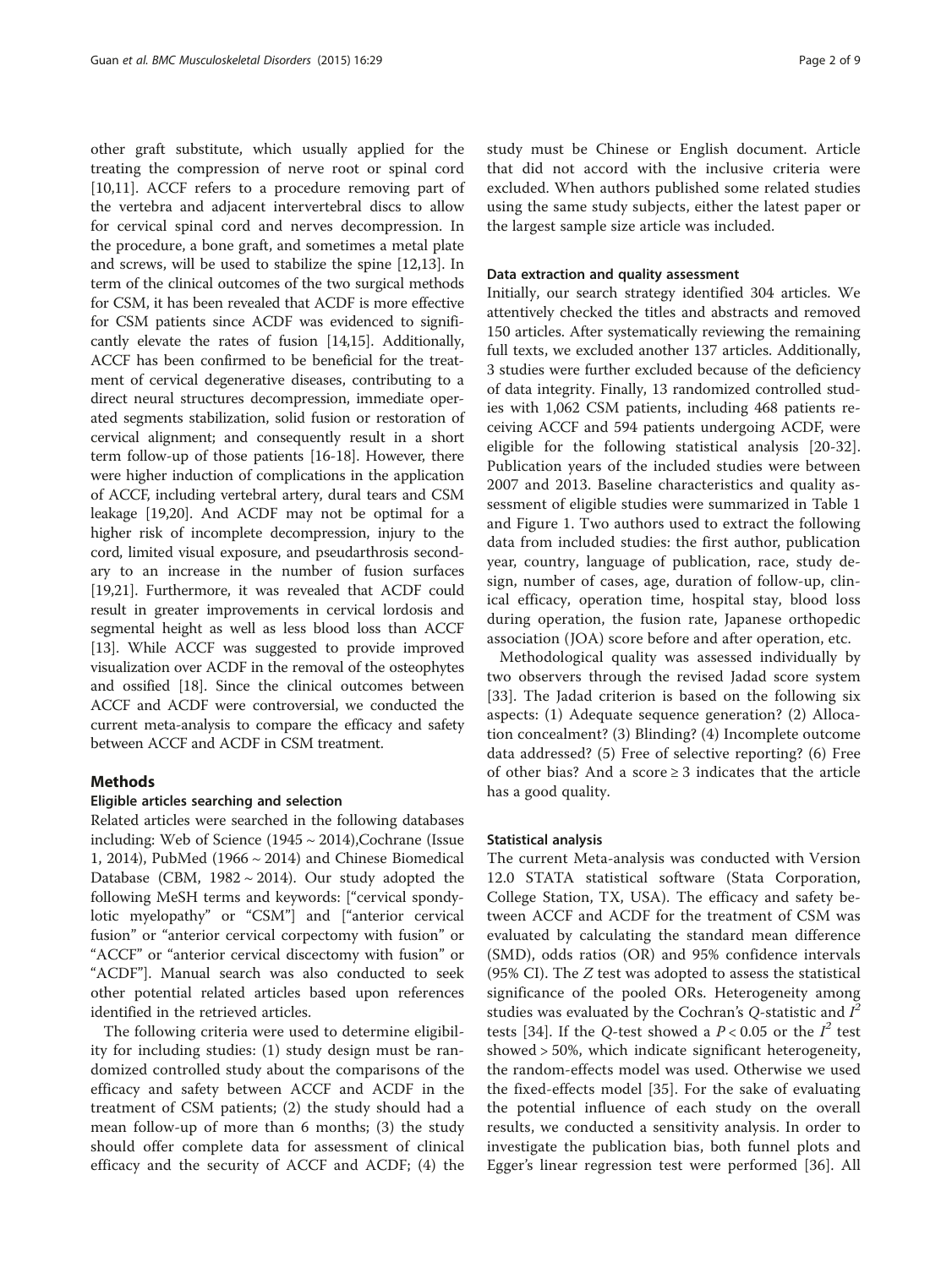| <b>First author</b> | Year | Country    | Language | Journal                                     | Case number |             | Gender (male/female) |             | Age (year)          |                     | Follow-up time (month)   |                    |
|---------------------|------|------------|----------|---------------------------------------------|-------------|-------------|----------------------|-------------|---------------------|---------------------|--------------------------|--------------------|
|                     |      |            |          |                                             | <b>ACCF</b> | <b>ACDF</b> | <b>ACCF</b>          | <b>ACDF</b> | <b>ACCF</b>         | <b>ACDF</b>         | <b>ACCF</b>              | <b>ACDF</b>        |
| Zhang SM [31]       | 2013 | China      | Chinese  | Chinese Journal of Bone<br>Joint Injury     | 17          | 15          | 10/7                 | 9/6         | 56.6 $(52 \sim 68)$ | 57.3 $(50 \sim 64)$ | 12                       |                    |
| Li J[22]            | 2013 | China      | English  | Arch Orthop Trauma Surg                     | 42          | 47          | 58/31                |             | $51.3 \pm 6.5$      |                     | 79.6 $(60 \sim 108)$     |                    |
| Sun ZF [28]         | 2013 | China      | Chinese  | Chinese Journal of Bone<br>Joint Injury     | 16          | 24          | 28/12                |             | 52.3 $(35 \sim 70)$ |                     | $13 \sim 34$             |                    |
| Song KJ [20]        | 2012 | Korea      | English  | Eur Spine J                                 | 15          | 25          | 11/4                 | 19/6        | $54.1 \pm 9.8$      | $50.3 \pm 7.5$      | $72 \sim 171$            | $61 - 132$         |
| Qi M [27]           | 2012 | China      | Chinese  | Chinese Journal of Spine and<br>Spinal Cord | 94          | 124         | 51/43                | 69/55       | $54.4 \pm 7.8$      | $53.5 \pm 8.5$      | $\overline{\phantom{a}}$ | 42 $(18 \sim 60)$  |
| Liu Y [26]          | 2012 | China      | English  | Spine (Phila Pa 1976)                       | 39          | 69          | 26/13                | 39/30       | $47.8 \pm 6.4$      | $46.1 \pm 6.8$      | $26.4(12 \sim 37)$       | $26.8(12 \sim 39)$ |
| Jia XL [25]         | 2012 | China      | Chinese  | Orthopedic Journal of China                 | 36          | 31          | 21/15                | 17/14       | $48.8 \pm 8.1$      | $49.1 \pm 7.7$      | $25 \sim 61$             |                    |
| Zhang W [32]        | 2011 | China      | Chinese  | Orthopedic Journal of China                 | 69          | 87          | 92/64                |             | $55.1 \pm 12.2$     | $52.6 \pm 11.4$     | $27.3 \pm 20$            | $24.9 \pm 24$      |
| Guo Q [23]          | 2011 | China      | English  | Eur Spine J                                 | 24          | 43          | 13/11                | 24/19       | $55.2 \pm 10.1$     | $52.7 \pm 9.4$      | $37.3 \pm 7.3$           | $37.3 \pm 7.2$     |
| Uribe JS [29]       | 2009 | <b>USA</b> | English  | Eur Spine J                                 | 38          | 42          | 21/17                | 21/21       | 50                  | 46.2                | 26.4                     | 27.6               |
| Oh MC [21]          | 2009 | Korea      | English  | Spine (Phila Pa 1976)                       | 17          | 14          | 16/15                |             | $54.5 \pm 11.6$     |                     | $12 \sim 63$             |                    |
| Yu YL [30]          | 2007 | China      | Chinese  | Journal of Qigihar Medical<br>College       | 20          | 20          | 14/6                 | 15/5        | $53.1 \pm 8.9$      | $52.8 \pm 7.8$      | 6                        |                    |
| Huang SH [24]       | 2007 | China      | Chinese  | Practical Clinical Medicine                 | 21          | 23          |                      |             |                     |                     | $22(12 \sim 63)$         |                    |

# <span id="page-2-0"></span>Table 1 Baseline characteristics and methodological quality of all included studies

ACCF anterior cervical corpectomy and fusion, ACDF anterior cervical discectomy and fusion.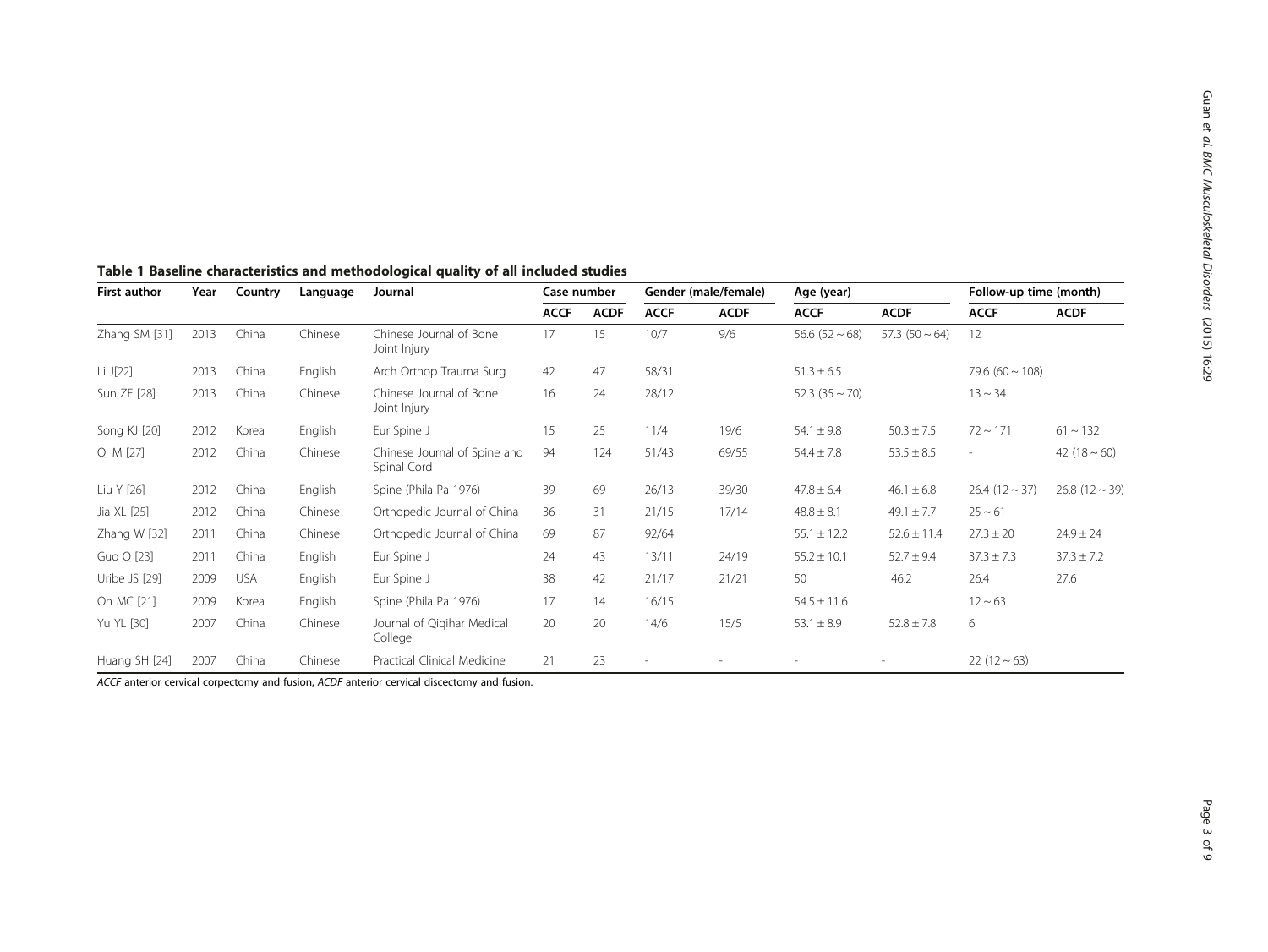<span id="page-3-0"></span>

statistical tests were two-sided. A P-value < 0.05 showed a significance in statistical analysis.

# Results

#### Quantitative data synthesis

Totally ten articles were included for the comparison of operative blood loss and operation time in CSM patients between received ACDF treatment and treated with ACCF groups, these results indicate that CSM patients in treated with ACDF group showed less blood loss than those in received ACCF treatment group (SMD = 1.21, 95% CI =  $1.03 \sim 1.39$ ,  $P < 0.001$ ). The operation time of ACDF was obviously shorter than that of ACCF (SMD = 0.40, 95% CI =  $0.23 \sim 0.57$ ,  $P < 0.001$ ). In addition, there were only four studies enrolled comparing hospital time in CSM patients between the ACDF group and ACCF group, and CSM patients in the ACDF group had shorter hospital time than those in the ACCF group  $(SMD = 0.45,$ 95% CI =  $0.21 \sim 0.69$ ,  $P < 0.001$ ). However, there was no presence of difference in the fusion rate (in four articles), preoperative JOA scores as well as postoperative JOA scores (in ten articles) in both groups (all  $P > 0.05$ ) (Figure [2\)](#page-4-0). A sensitivity analysis revealed each included study did not clearly influence the pooled ORs (Figure [3](#page-5-0)). Funnel plots suggested no existence of obvious asymmetry (Figure [4\)](#page-6-0). No strong presence of publication bias was also shown by using Egger's test (all  $P > 0.05$ ).

# **Discussion**

Various different approaches have been applied to decompressive surgery of the cervical spine, such as multilevel discectomy, corpectomy, laminectomy with/ without fusion, laminoplasty, and laminectomy [[21,37](#page-7-0)]. Both approaches (anterior and posterior approaches) could contribute to the achievement of sufficient decompression of the spinal cord to improve clinical outcomes of CSM patients [[38,39](#page-7-0)]. Anterior approach appears to be more suitable when the pathologies of anterior involve only 1 or 2 vertebral body levels, while if more than 2 levels usually proceed using an posterior approach clinically [[40](#page-7-0)]. Additionally, cervical lordosis can be improved by both approaches, whereas anterior approaches present a relatively better overall correction for its higher probability of achieving release and distraction [[41\]](#page-8-0). The present meta-analysis was mainly conducted to assess the efficacy and safety of anterior approaches (ACDF and ACCF) for managing CSM. Importantly, we discovered that the safety of ACDF was significantly superior as compared to ACCF with regard to the operation time, blood loss as well as hospitals time. Results in our study suggested that CSM patients received ACDF treatment showed less operative blood loss than those treated with ACCF. It has also been evidenced that as compared to ACCF, ACDF caused less blood loss as well as greater ameliorations in cervical lordosis and segmental height with better clinical outcomes [[13\]](#page-7-0). Previous literature has described that the difference may probably due to the more invasive surgical approach of ACDF which was involved in removing a vertebral body [[9,19\]](#page-7-0). We also found that the operation time of ACDF was obviously shorter than that of ACCF. Published studies suggested that ACCF was involved in the removal of about  $15 \sim 19$  mm of the anterior midline trough in the vertebral body down to the posterior longitudinal ligament, with elimination of the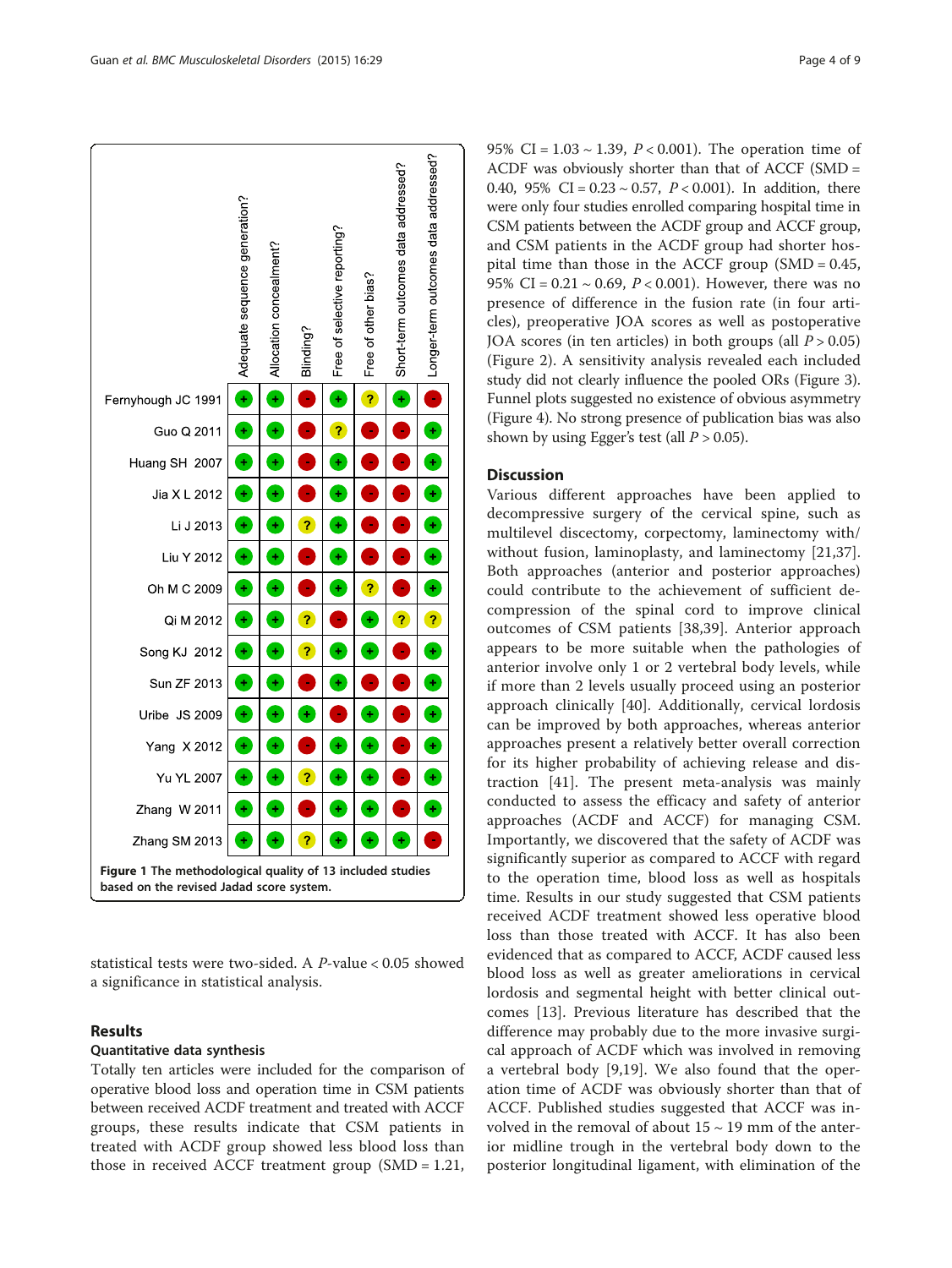<span id="page-4-0"></span>

upper and lower adjacent discs; while ACDF was only associated with the excision of the affected intervertebral disc tissue [\[21](#page-7-0)[,42](#page-8-0)]. So the ACCF was a complex procedure performed with technically more time consuming and challenging than ACDF. Our results was in line with a previous study confirming that ACCF had more operation time and blood loss compared to ACDF, and ACCF was inferior to ACDF in terms of segmental angle improvement and C2-7 angle improvement [\[23](#page-7-0)]. Furthermore, CSM patients in the ACDF group experienced shorter hospital time than those in the ACCF group. A potential explanation may be that patients receiving ACCF in the treatment of CSM may suffer from more serious spinal cord injury than patients undergoing ACDF, and ACDF was also suggested to be with less intraoperative blood loss; thus patients recover faster after ACDF surgery [[23,](#page-7-0)[43,44\]](#page-8-0). Multilevel ACDF may be related with high rates of fusion. The technique has well documented to be effective and safe for treating multilevel CSM resulting in less intraoperative blood loss, shorter operative times and shorter hospital stays for patients [[21](#page-7-0),[38](#page-7-0)]. Consistent with our findings, Hwang et al.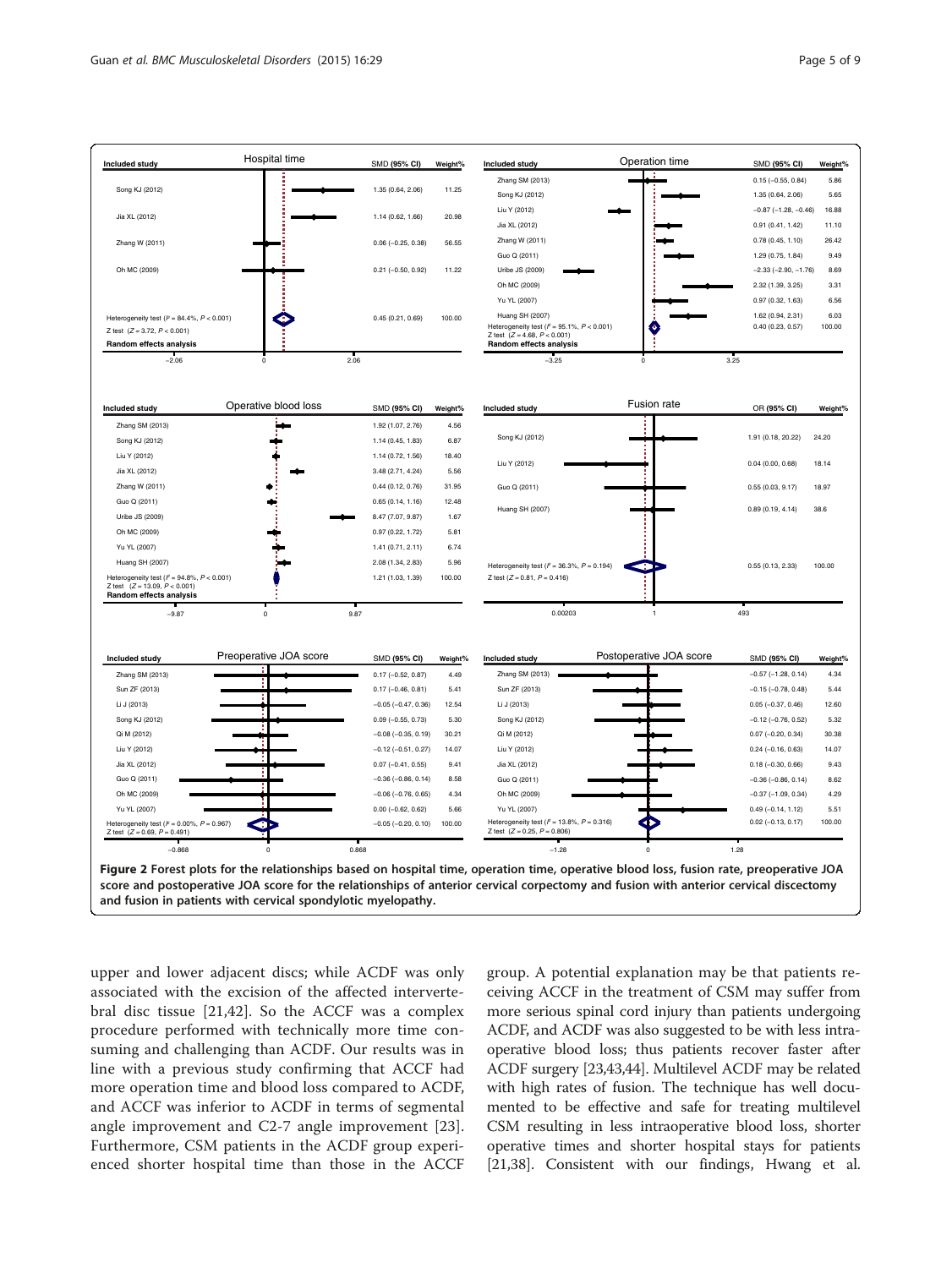<span id="page-5-0"></span>

Figure 3 Sensitivity analysis of the summary odds ratio coefficients for the relationships of anterior cervical corpectomy and fusion with anterior cervical discectomy and fusion in patients with cervical spondylotic myelopathy.

demonstrated that in multilevel cervical degenerative disc disease, multilevel discectomy and cage fusion with plate fixation is superior to corpectomy and struct graft fusion with plate fixation in terms of the absence of construct failures and donor site complications, along with shorter hospital stay [\[45](#page-8-0)]. However, we found no evident

differences in the fusion rate, preoperative JOA scores and postoperative JOA scores in both groups, suggesting that there was no strong difference in the efficiency between ACCF and ACDF in the treatment of CSM.

Several limitations in this study should also be acknowledged. First, owing to the small sample size, there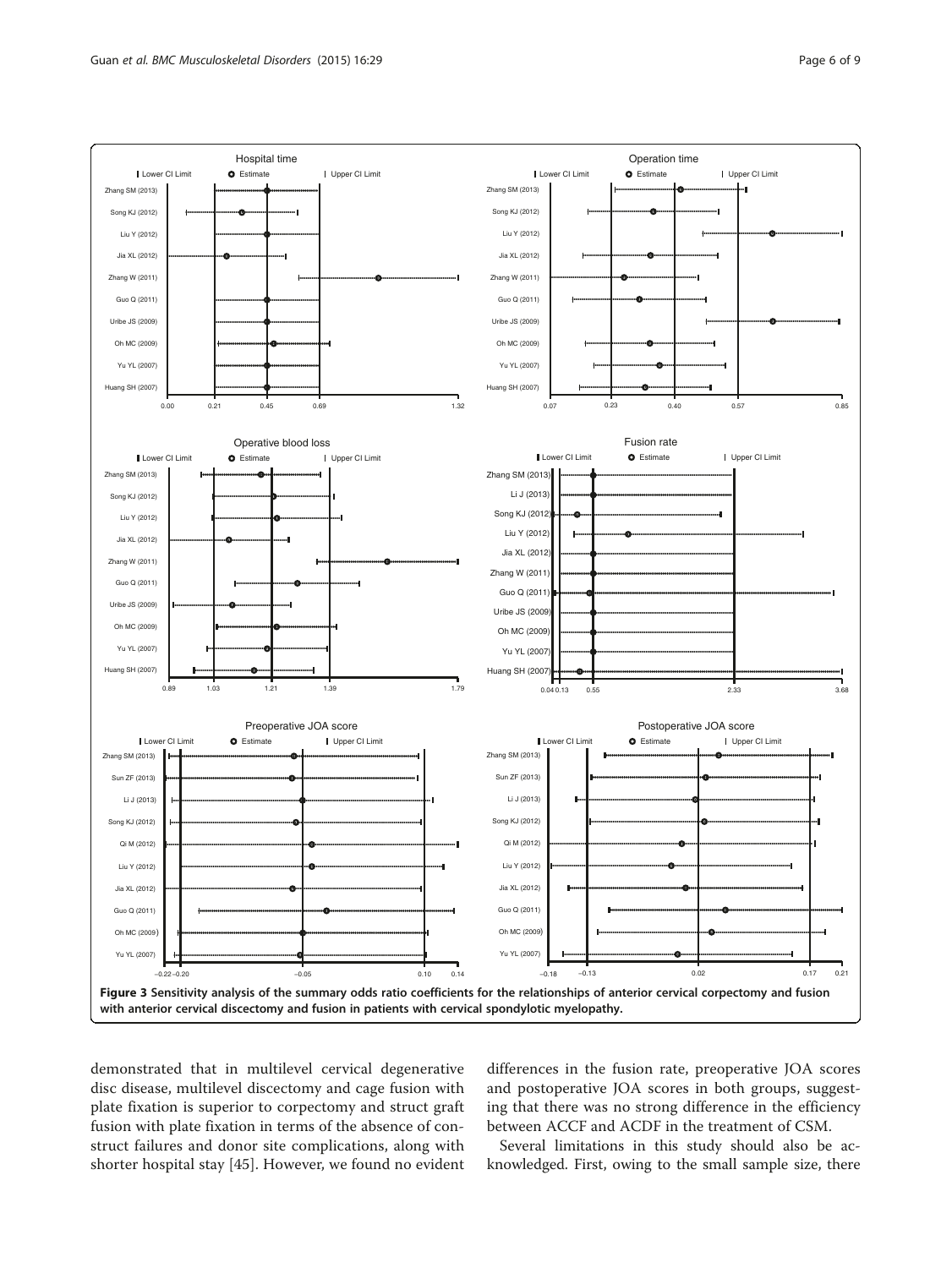<span id="page-6-0"></span>

may be certain selection bias in our results. Second, despite the rigorous study design, the observer might be influenced by environmental factors, psychological factors, physical factors, theory and clinical experience, which may lead to bias in results. Third, original data from the selected studies was failed to be obtained in the present study that may limit further estimation of potential difference of the efficacy and safety between ACDF and ACCF in the treatment of CSM; thus limiting the clinical value of our study. Finally and importantly, ten in thirteen included articles were from China, which might affect the credibility and reliability of our results, and restricted the wide application of our findings.

# Conclusions

In conclusion, our meta-analysis reveals no significant difference in efficacy comparison between ACDF and ACCF, but the safety of ACDF was superior to ACCF

with respect to the operation time, blood loss as well as hospital time. Thus, ACDF may be a safer alternative to ACCF for CSM patients, and may significantly result in the early rehabilitation for CSM patients. However, owing to the limitations of the current study, high-quality clinical studies with larger sample sizes are still needed to confirm our results.

#### **Abbreviations**

CSM: Cervical spondylotic myelopathy; ACCF: Anterior cervical corpectomy and fusion; ACDF: Anterior cervical discectomy and fusion; JOA: Japanese orthopedic association; SMD: Standard mean difference; OR: Odds ratios; 95% CI: 95% confidence intervals.

#### Competing interests

The authors declare that they have no competing interests.

#### Authors' contributions

Li Guan designed the study, conceived and supervised the study, performed the examination and the analysis and drafted the paper. Yong Hai conceived and supervised the study, performed the statistical analysis and interpreted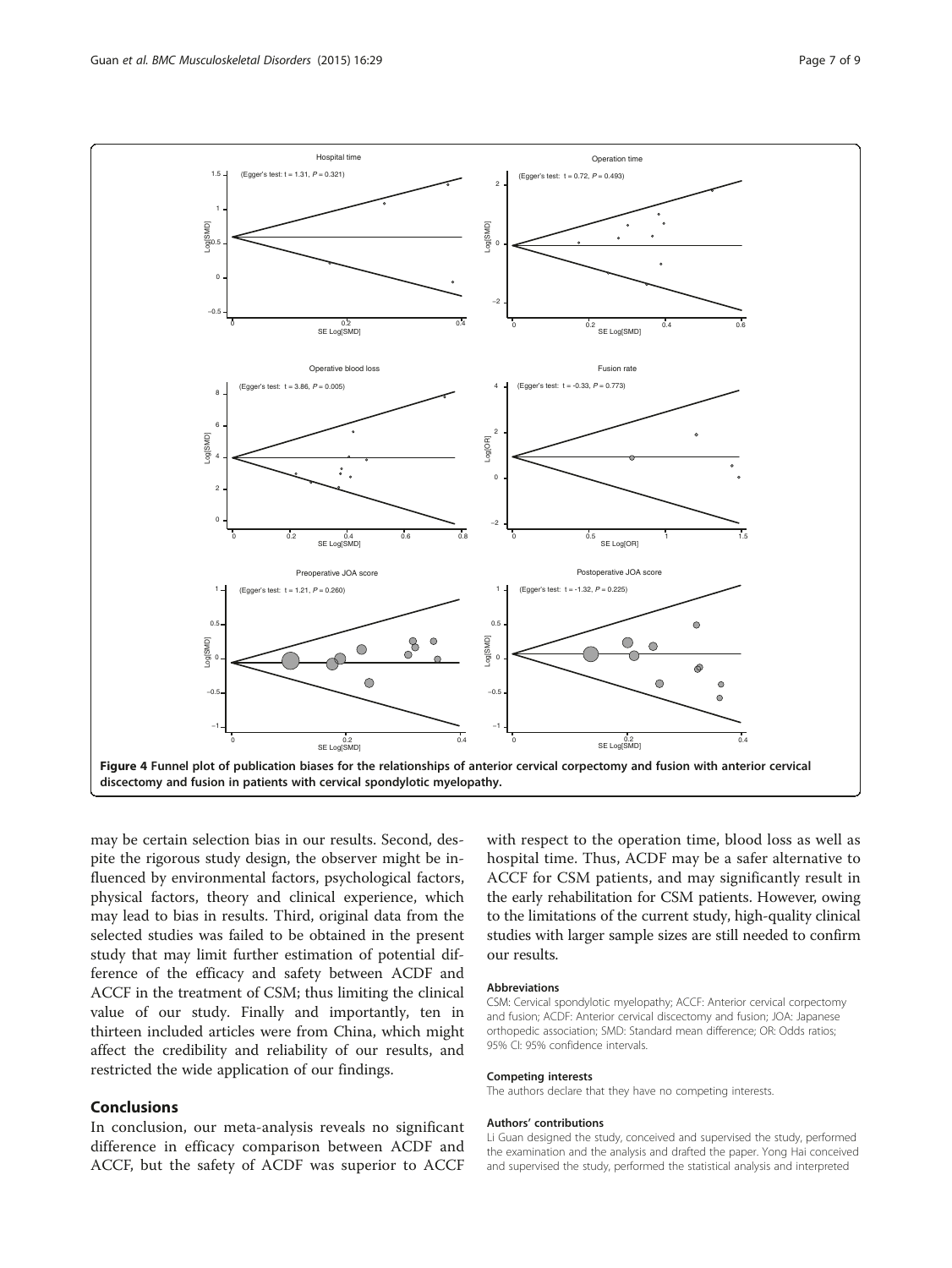<span id="page-7-0"></span>the results. Jin-Cai Yang performed the examination and the analysis, performed the statistical analysis and interpreted the results. Li-Jin Zhou performed the statistical analysis and revised the paper. and Xiao-Long Chen drafted the paper and revised the paper. All authors read and approved the final paper.

#### Acknowledgements

We would like to acknowledge the reviewers for their helpful comments on this paper.

#### Received: 6 October 2014 Accepted: 2 February 2015 Published online: 13 February 2015

#### References

- 1. Fang M, Lu J, Wei Y, Yu W, Wang X, Ouyang J. Early outcome of using Zero-profile implant system in treatment of cervical spondylosis. Chin J Reparative Reconstructive Surg. 2013;27:1206–9.
- 2. Toledano M, Bartleson JD. Cervical spondylotic myelopathy. Neurol Clin. 2013;31:287–305.
- Yarbrough CK, Murphy RK, Ray WZ, Stewart TJ. The natural history and clinical presentation of cervical spondylotic myelopathy. Adv Orthop. 2012;2012:480643.
- 4. Wu JC, Ko CC, Yen YS, Huang WC, Chen YC, Liu L, et al. Epidemiology of cervical spondylotic myelopathy and its risk of causing spinal cord injury: a national cohort study. Neurosurg Focus. 2013;35:E10.
- 5. Arvin B, Kalsi-Ryan S, Mercier D, Furlan JC, Massicotte EM, Fehlings MG. Preoperative magnetic resonance imaging is associated with baseline neurological status and can predict postoperative recovery in patients with cervical spondylotic myelopathy. Spine (Phila Pa 1976). 2013;38:1170–6.
- Takahashi K, Ozawa H, Sakamoto N, Minegishi Y, Sato M, Itoi E. Influence of intramedullary stress on cervical spondylotic myelopathy. Spinal Cord. 2013;51:761–4.
- 7. Yu WR, Liu T, Kiehl TR, Fehlings MG. Human neuropathological and animal model evidence supporting a role for Fas-mediated apoptosis and inflammation in cervical spondylotic myelopathy. Brain. 2011;134:1277–92.
- 8. Zhu B, Xu Y, Liu X, Liu Z, Dang G. Anterior approach versus posterior approach for the treatment of multilevel cervical spondylotic myelopathy: a systemic review and meta-analysis. Eur Spine J. 2013;22:1583–93.
- Jiang SD, Jiang LS, Dai LY. Anterior cervical discectomy and fusion versus anterior cervical corpectomy and fusion for multilevel cervical spondylosis: a systematic review. Arch Orthop Trauma Surg. 2012;132:155–61.
- 10. Nanda A, Sharma M, Sonig A, Ambekar S, Bollam P: Surgical complications of Anterior Cervical Discectomy and Fusion for cervical degenerative disc disease: A Single Surgeon Experience of 1576 patients. World Neurosurg 2013.
- 11. Fang Z, Tian R, Sun TW, Yadav SK, Hu W, Xie SQ: Expansion Open-door Laminoplasty with Foraminotomy versus Anterior Cervical Discectomy and Fusion for Coexisting Multilevel Cervical Myelopathy and Unilateral Radiculopathy. J Spinal Disord Tech 2013.
- 12. Gao R, Yang L, Chen H, Liu Y, Liang L, Yuan W. Long term results of anterior corpectomy and fusion for cervical spondylotic myelopathy. PLoS One. 2012;7:e34811.
- 13. Burkhardt JK, Mannion AF, Marbacher S, Dolp PA, Fekete TF, Jeszenszky D, et al. A comparative effectiveness study of patient-rated and radiographic outcome after 2 types of decompression with fusion for spondylotic myelopathy: anterior cervical discectomy versus corpectomy. Neurosurg Focus. 2013;35:E4.
- 14. Hessler C, Boysen K, Westphal M, Regelsberger J. Functional and radiological outcome after ACDF in 67 cases. Z Orthop Unfall. 2011;149:683–7.
- 15. Kong CG, Kim YY, Ahn CY, Park JB. Diagnostic usefulness of white blood cell and absolute neutrophil count for postoperative infection after anterior cervical discectomy and fusion using allograft and demineralized bone matrix. Asian Spine J. 2013;7:173–7.
- 16. Liu X, Min S, Zhang H, Zhou Z, Wang H, Jin A. Anterior corpectomy versus posterior laminoplasty for multilevel cervical myelopathy: a systematic review and meta-analysis. Eur Spine J. 2014;23:362–72.
- 17. Chibbaro S, Benvenuti L, Carnesecchi S, Marsella M, Pulera F, Serino D, et al. Anterior cervical corpectomy for cervical spondylotic myelopathy: experience and surgical results in a series of 70 consecutive patients. J Clin Neurosci. 2006;13:233–8.
- 18. Yan D, Wang Z, Deng S, Li J, Soo C. Anterior corpectomy and reconstruction with titanium mesh cage and dynamic cervical plate for cervical spondylotic myelopathy in elderly osteoporosis patients. Arch Orthop Trauma Surg. 2011;131:1369–74.
- 19. Rao RD, Gourab K, David KS. Operative treatment of cervical spondylotic myelopathy. J Bone Joint Surg Am. 2006;88:1619–40.
- 20. Song KJ, Lee KB, Song JH. Efficacy of multilevel anterior cervical discectomy and fusion versus corpectomy and fusion for multilevel cervical spondylotic myelopathy: a minimum 5-year follow-up study. Eur Spine J. 2012;21:1551–7.
- 21. Oh MC, Zhang HY, Park JY, Kim KS. Two-level anterior cervical discectomy versus one-level corpectomy in cervical spondylotic myelopathy. Spine (Phila Pa 1976. 2009;34:692–6.
- 22. Li J, Zheng Q, Guo X, Zeng X, Zou Z, Liu Y, et al. Anterior surgical options for the treatment of cervical spondylotic myelopathy in a long-term follow-up study. Arch Orthop Trauma Surg. 2013;133:745–51.
- 23. Guo Q, Bi X, Ni B, Lu X, Chen J, Yang J, et al. Outcomes of three anterior decompression and fusion techniques in the treatment of three-level cervical spondylosis. Eur Spine J. 2011;20:1539–44.
- 24. Huang SH, Liu ZL, Luo Y, Deng ZY, Shu Y, Han ZM, et al. The comparison of two anterior procedure for treating cervical spondylotic myelopathy. Practical Clinical Medicine. 2007;8:49–52.
- 25. Jia XL, Tan ZJ, Yang FB, Yang M, Wan G. Comparison between single-level cervical corpetomy and two-level discectomy in two-adjacent-level cervical spondylotic myelopathy. Orthopedic Journal of China. 2012;20:1931–4.
- 26. Liu Y, Hou Y, Yang L, Chen H, Wang X, Wu X, et al. Comparison of 3 reconstructive techniques in the surgical management of multilevel cervical spondylotic myelopathy. Spine (Phila Pa 1976). 2012;37:E1450–1458.
- 27. Qi M, Wang XW, Liu Y, Liang L, Chen HJ, Yang LL, et al. Comparative analysis of complications of different anterior decompression produres for treating multievel cervical spondylotic myelopathy. Chinese Journal of Spine and Spinal Cord. 2012;22:963–8.
- 28. Sun ZF, He B, Jiang JX. The comparison of therapeutic effecacy between two operative methods for the treatment of CSM. Chinese Journal of Bone Joint Injury. 2013;28:240–1.
- 29. Uribe JS, Sangala JR, Duckworth EA, Vale FL. Comparison between anterior cervical discectomy fusion and cervical corpectomy fusion using titanium cages for reconstruction: analysis of outcome and long-term follow-up. Eur Spine J. 2009;18:654–62.
- 30. Yu YL, Gong WC, Xin B, Yuan F, Li Q. The comparison of therapeutic effecacy between two operative methods for the treatment of tweadjacent-level CSM. Journal of Qiqihar Medical College. 2007;28:2821–3.
- 31. Zhang SM, Zhang ZJ, Liu YZ, Zhang LT, Li X, Zhou W, et al. Case–control study of two methods in treating two-level cervical spondylitic myelopathy. Chinese Journal of Bone Joint Injury. 2013;28:604–6.
- 32. Zhang W, Chen DY, Yang LL, Chen Y, Tian HJ, Miu JH, et al. Clinical results of anterior cervial discectomy or corpectomy in 2-level cervical spondylotic myelopathy. Orthopedic Journal of China. 2011;19:181–3.
- 33. Jadad AR, Moore RA, Carroll D, Jenkinson C, Reynolds DJ, Gavaghan DJ, et al. Assessing the quality of reports of randomized clinical trials: is blinding necessary? Control Clin Trials. 1996;17:1–12.
- 34. Zintzaras E, Ioannidis JP. HEGESMA: genome search meta-analysis and heterogeneity testing. Bioinformatics. 2005;21:3672–3.
- 35. Zintzaras E, Ioannidis JP. Heterogeneity testing in meta-analysis of genome searches. Genet Epidemiol. 2005;28:123–37.
- 36. Peters JL, Sutton AJ, Jones DR, Abrams KR, Rushton L. Comparison of two methods to detect publication bias in meta-analysis. JAMA. 2006;295:676–80.
- 37. Konya D, Ozgen S, Gercek A, Pamir MN. Outcomes for combined anterior and posterior surgical approaches for patients with multisegmental cervical spondylotic myelopathy. Journal of clinical neuroscience : official journal of the Neurosurgical Society of Australasia. 2009;16(3):404–9.
- 38. Lin Q, Zhou X, Wang X, Cao P, Tsai N, Yuan W. A comparison of anterior cervical discectomy and corpectomy in patients with multilevel cervical spondylotic myelopathy. Eur Spine J. 2012;21:474–81.
- 39. Yalamanchili PK, Vives MJ, Chaudhary SB. Cervical spondylotic myelopathy: factors in choosing the surgical approach. Advances in orthopedics. 2012;2012:783762.
- 40. Cabraja M, Abbushi A, Koeppen D, Kroppenstedt S, Woiciechowsky C. Comparison between anterior and posterior decompression with instrumentation for cervical spondylotic myelopathy: sagittal alignment and clinical outcome. Neurosurg Focus. 2010;28(3):E15.